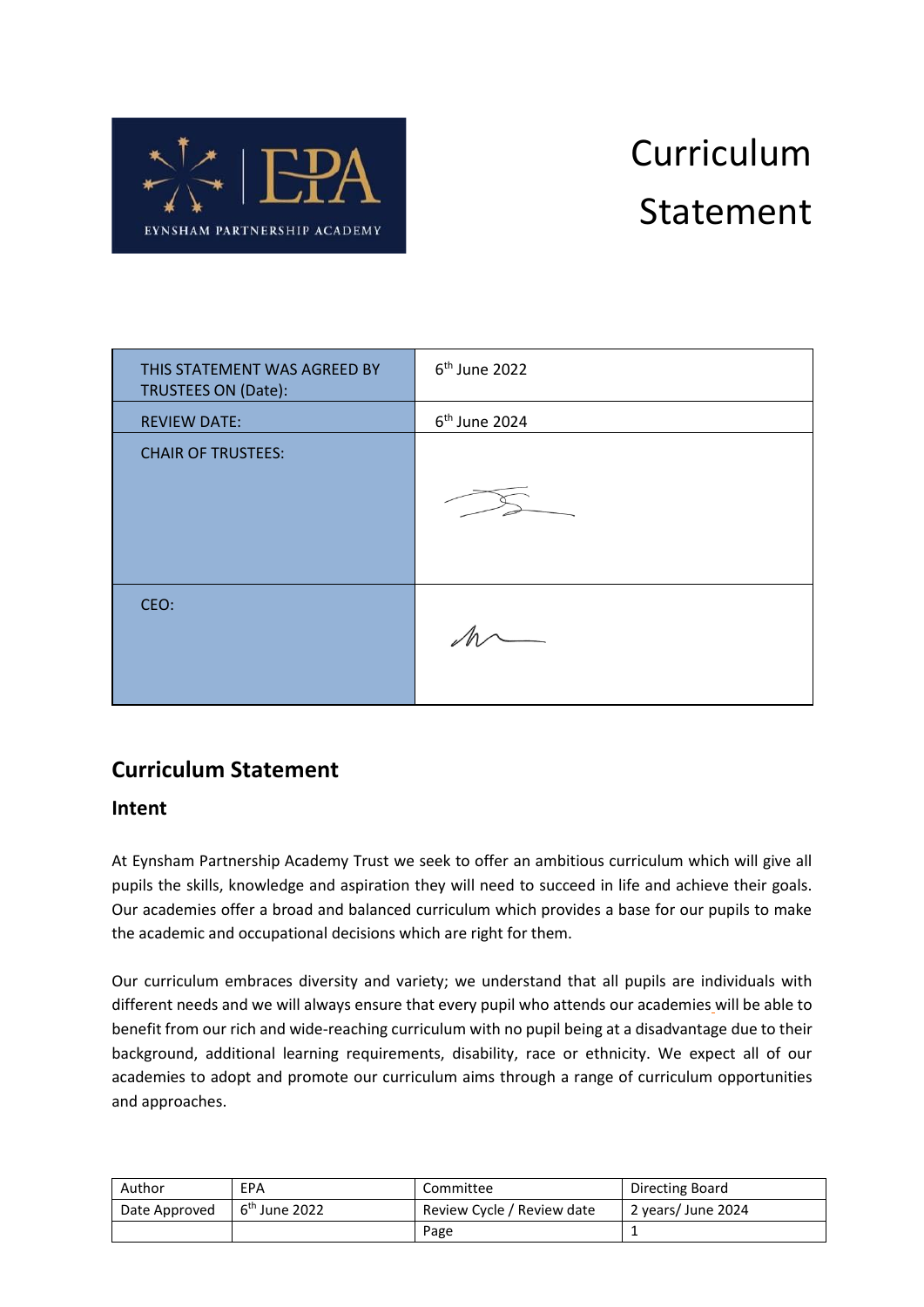Our core curriculum aims are to:

- **Support pupils to achieve their goals in life, both academically and professionally.**
- **Ensure that all pupils can excel.**
- **Ensure that all pupils are able to benefit equally from the trust's curriculum regardless of their individual circumstances.**
- **Focus on the individual needs of each pupil.**
- **Support pupils to think analytically, critically and to draw their own conclusions.**
- **Help pupils to develop career aspirations and support their goals.**
- **Promote the enjoyment of learning and encourage independent learning.**
- **Help pupils to manage their emotions and to take care of their personal wellbeing.**
- **Enrich learning outside of the classroom.**

#### **Implementation**

Our curriculum seeks to provide pupils with a variety of opportunities to enhance their learning, for instance through the use of guest speakers, educational visits and workshops. We have a clear strategic vision for curriculum implementation which prioritises quality in a variety of teaching styles and experiences with the aim of fostering the enjoyment of learning among pupils.

Eynsham Partnership Academy Trust ensures that all of its academies provide equal opportunities for all pupils by making informed decisions based on the learning requirements of each individual; teaching staff will gauge the needs of each pupil through observation and assessment of their learning styles and requirements in order to identify how our curriculum can enhance each pupils' learning and help them to excel.

Our teaching staff participate in a range of CPD activities to enhance their subject knowledge and understanding of how to support their pupils.

We offer a curriculum which enables pupils to be creative, literate and academic through a range of core and non-core subjects which are interwoven with cross-curricular links wherever it is possible to do so.

#### **Impact**

With a varied, rich and stimulating curriculum, our academies benefit the lives of all pupils by providing them with the teaching, resources and educational experiences to help them to achieve the best possible outcomes. We ensure that teaching staff are equipped with the tools, skills and knowledge they need to make the intended impact a reality.

The impact of our curriculum means that pupils have enhanced their aspirations and confidence in their abilities. Our pupils are motivated to succeed and achieve their goals, while many exceed these goals.

| Author        | EPA                       | Committee                  | Directing Board    |
|---------------|---------------------------|----------------------------|--------------------|
| Date Approved | 6 <sup>th</sup> June 2022 | Review Cycle / Review date | 2 years/ June 2024 |
|               |                           | Page                       |                    |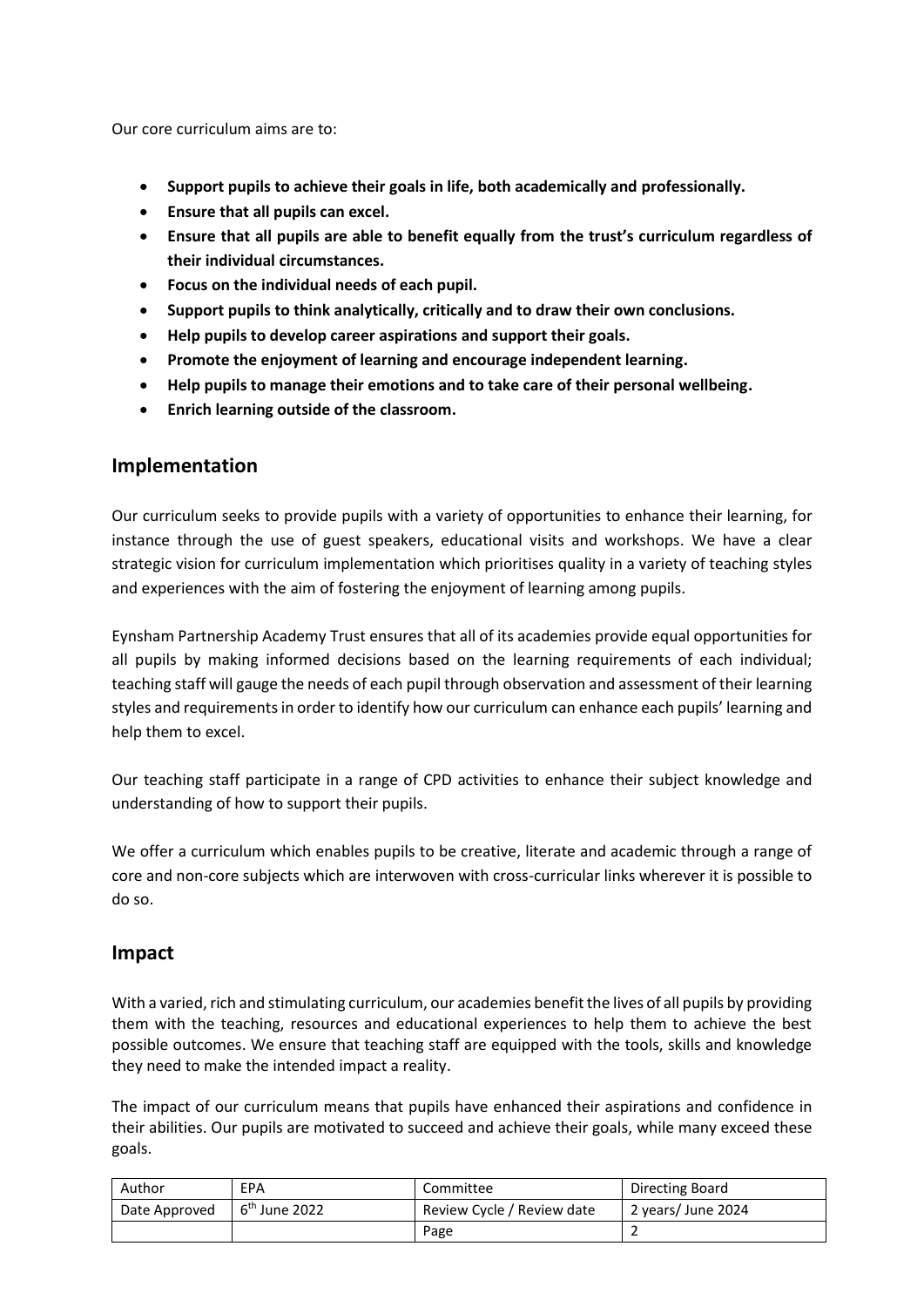All of our pupils finish each KS equipped with the tools they need to succeed in their phase of education or employment.

We expect that the vast majority of our pupils will have achieved the expected standard for them at the end of each KS.

#### **How the effectiveness of our academies' curriculum is evaluated**

We expect all of our academies to be able to explain how they are achieving our core curriculum aims; in addition, we look at data which helps to determine the impact of our curriculum and whether this aligns with the desired impact across all of our academies.

To gauge an in-depth understanding of the impact of our curriculum, we look at the following:

- Assessments and examinations data, including ELGs, Phonics, SATs, GCSEs, A-levels
- Destination data, e.g. what percentage of our alumni attended university?
- Attendance data
- Behaviour data
- Formative evaluation of pre-planned aims and whether these aims have been achieved

#### **Coherence and Progression**

A significant feature of EPA curricula is a focus on developing coherence and progression across and between age phases. The EPA Inspire Curriculum includes a specific element which focuses on learning skills progressions from years 5 to 8. The trust is also increasingly developing curriculum planning and leadership across age phases.

#### **EYFS**

Our EYFS settings offer a curriculum which prioritises children's personal, social and emotional development, physical development and communication skills.

Our early years settings provide stimulating activities which enable children's creativity and curiosity to flourish during this stage of education; children develop firm foundations on which the remainder of their education is based.

We ensure that children receive a stimulating curriculum which helps them to develop:

- Confidence in their ability.
- Social skills.
- Emotional consciousness of themselves and the people around them.
- Basic problem-solving skills.
- Their personal character.

| Author        | EPA             | Committee                  | Directing Board    |
|---------------|-----------------|----------------------------|--------------------|
| Date Approved | $6th$ June 2022 | Review Cycle / Review date | 2 years/ June 2024 |
|               |                 | Page                       |                    |